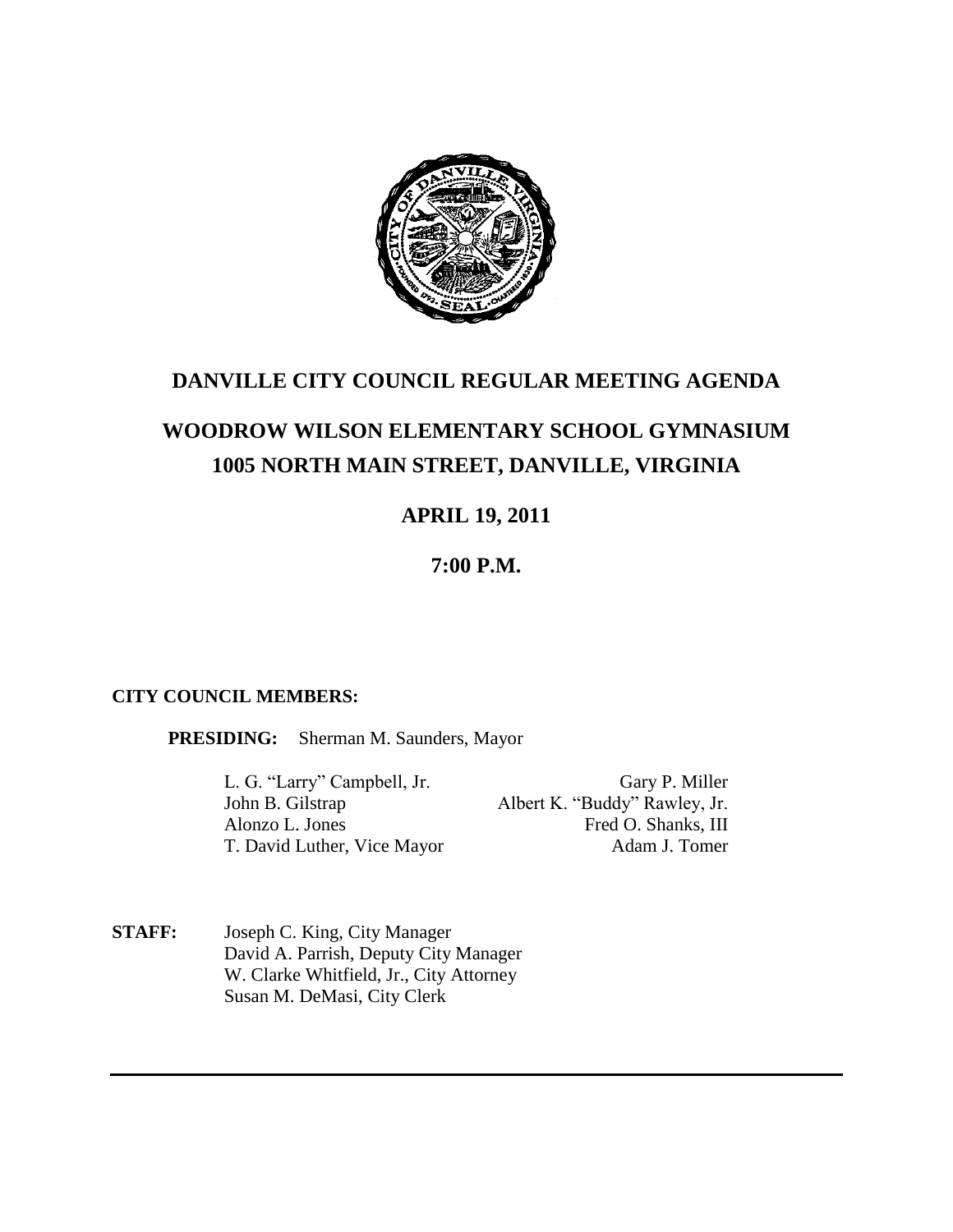#### **I. MEETING CALLED TO ORDER**

#### **II. ROLL CALL**

**III. INVOCATION** – Council Member John B. Gilstrap

#### **IV. PLEDGE OF ALLEGIANCE TO THE FLAG**

#### **V. ANNOUNCEMENTS AND SPECIAL RECOGNITION**

A. A Proclamation Designating Woodrow Wilson Magnet School for Classical Arts as an Inspirational Shining Star in the Danville Public Schools Constellation

Presented To: Jocelyn R. Fitzgerald, Principal

B. Presentation on the Safe & Sound Neighborhoods Program

#### **VI. COMMUNICATIONS FROM VISITORS**

*Citizens who desire to speak on matters not listed on the Agenda will be heard at this time. Citizens who desire to speak on Agenda Items will be heard when the Agenda Item is considered. We extend a special welcome to residents of this neighborhood and encourage your input.*

#### **VII. OLD BUSINESS**

Consideration of Approval of Minutes for both the Regular Council Meeting and the Work Session held on April 5, 2011; and consideration of approval of minutes for the Special Joint Work Session with the Danville Airport Commission held on April 12, 2011.

#### **VIII. NEW BUSINESS**

- A. Consideration of Authorizing a Lease Agreement with Lakes Media, LLC for the Placement of Telecommunication Antennas and Equipment on the Third Avenue Radio Tower. Council Letter Number 57-11
	- 1. Public Hearing
	- 2. Resolution Authorizing and Approving the City Manager to Execute a Lease Agreement with Lakes Media, LLC for the Placement of Telecommunication Antennas and Equipment on the City's Third Avenue Radio Tower.